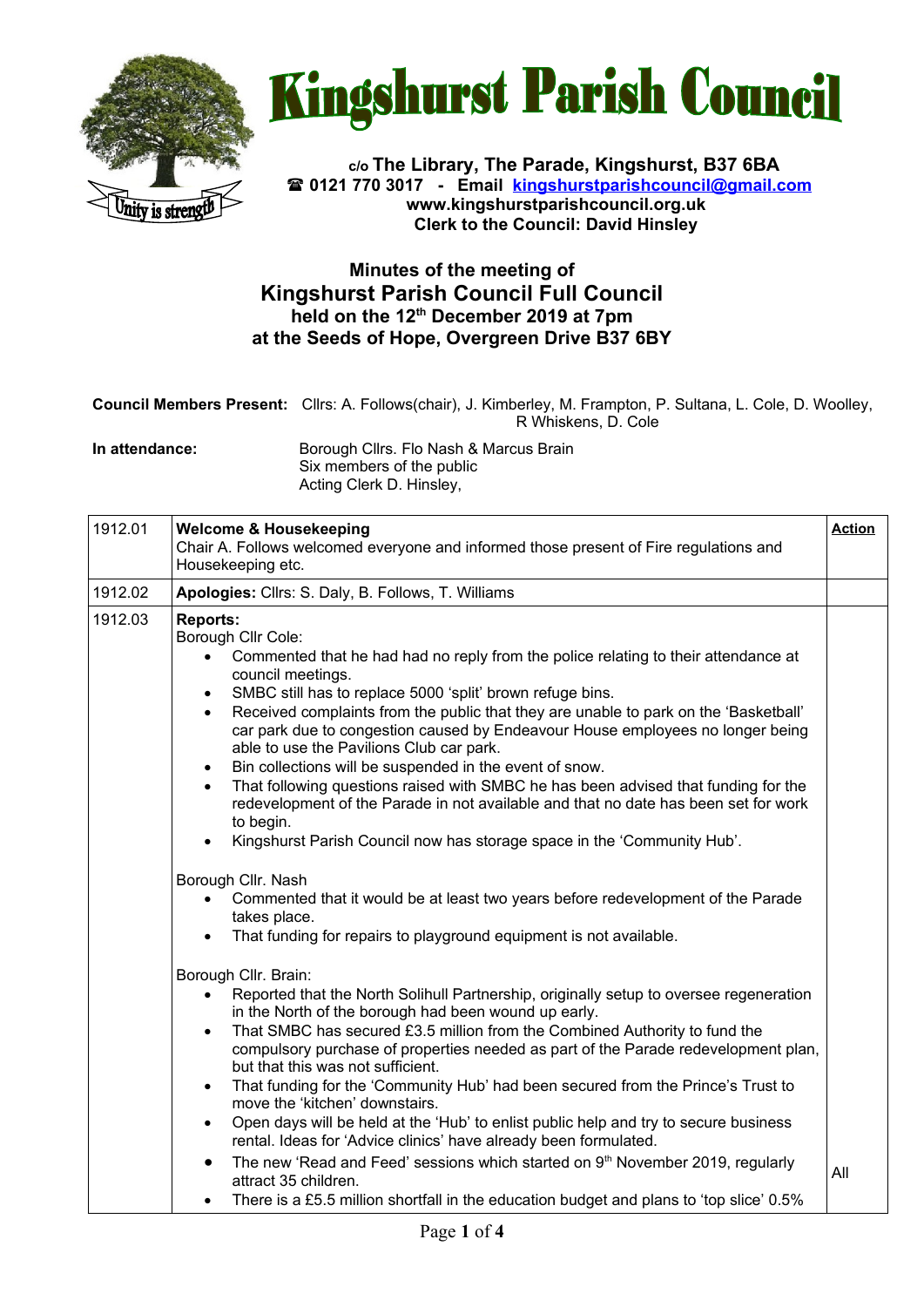|                    | will lead to a loss of staff etc.                                                                                                                                                                                                                                                                                                                                                                                                                                                      |                      |
|--------------------|----------------------------------------------------------------------------------------------------------------------------------------------------------------------------------------------------------------------------------------------------------------------------------------------------------------------------------------------------------------------------------------------------------------------------------------------------------------------------------------|----------------------|
|                    | Cllr. D. Woolley:<br>Raised further questions relating to compulsory purchase, but no satisfactory answers<br>$\bullet$<br>were available.                                                                                                                                                                                                                                                                                                                                             |                      |
|                    | Cllr. R Whiskens:<br>Thanked the Borough councillors for the work that they had done on behalf of the<br>$\bullet$<br>parish and commented that Kingshurst in now the most 'run down' area in Solihull.                                                                                                                                                                                                                                                                                |                      |
|                    | Cllr. P. Sultana:<br>The new name for the 'Community Hub / Youth Centre' is 'Kingshurst Space' and is<br>$\bullet$<br>intended for inter generational use. He urged everyone to attend the forthcoming open<br>days.                                                                                                                                                                                                                                                                   |                      |
|                    |                                                                                                                                                                                                                                                                                                                                                                                                                                                                                        | All                  |
| 1912.04            | <b>Public Participation:</b><br>Pavilions Club Licensing hours:<br>Sam Frost of Meriden Drive reported:<br>Not all of their concerns had been addressed at the informal meeting, held on $3rd$<br>$\bullet$<br>December with representatives of the Pavilions Club.                                                                                                                                                                                                                    |                      |
|                    | Still issues relating to noise, car park warden, size of the new entrance extension,<br>$\bullet$<br>proposed new changing room terrace, replacement fencing.                                                                                                                                                                                                                                                                                                                          |                      |
|                    | Confirmed that the residents would be attending the Licencing Committee hearing on<br>$\bullet$<br>17 <sup>th</sup> December 2019. Cllr. D Hinsley confirmed that he would be attending as a<br>council representative.                                                                                                                                                                                                                                                                | DH                   |
|                    | Cllr. R Whiskens:<br>Asked about decibel limits and noise limiters for clubs. Cllr. Hinsley to investigate.                                                                                                                                                                                                                                                                                                                                                                            | DH                   |
|                    | Mr Brayley:<br>Thanked the council for collecting for Birmingham Children's Hospital at the Christmas<br>Tree lighting event (Since confirmed as £101 plus some shrapnel by Borough Cllr.<br>Brain).                                                                                                                                                                                                                                                                                   |                      |
|                    | Mr John Shakespeare:<br>Asked about the slabbed area at the back of the Parade, which had initially been used<br>as a play area with a paddling pool but now appeared to be closed with the gate<br>locked. Borough Cllr. Cole advised that the area was now deemed to be a H&S<br>hazard and that SMBC now thought that they had made a mistake in opening it as a<br>play ground.<br>Added that if the area is no longer in use why are SMBC painting the picnic table?<br>$\bullet$ |                      |
| 1912.05            | Minutes: Resolved: "That the Full Council minutes of the meetings held on 14 <sup>th</sup> November<br>2019 be passed as a true record and accordingly be signed by Chair A Follows."<br>Proposed Cllr. D. Cole, Seconded Cllr. A. Follows, All agreed                                                                                                                                                                                                                                 |                      |
| 1912.06<br>1912.04 | Finance: The finance committee meeting being inquorate Full Council:<br>Resolved: "To accept the report of the Acting RFO."<br>Proposed Cllr. D. Cole, Seconded Cllr A. Follows, All agreed                                                                                                                                                                                                                                                                                            |                      |
| 1912.05.1          | Resolved: "To approve the payments to be made for December."<br>Proposed Cllr. D. Cole, Seconded Cllr A. Follows, All agreed                                                                                                                                                                                                                                                                                                                                                           |                      |
| 1912.05.3          | The acting clerk/RFO reported that moving the parish council bank account to Unity Trust<br>Bank was in progress but was taking longer than anticipated.                                                                                                                                                                                                                                                                                                                               | Clerk/<br><b>RFO</b> |
| 1912.05.4          | The acting clerk/RFO reported that trial to replace the BT cloud phone with cheaper<br>alternative had stalled due to the necessity to set up a standing order / direct debit and the<br>change of bank taking longer than expected.                                                                                                                                                                                                                                                   | Clerk/<br><b>RFO</b> |
| 1912.07            | Events:<br>On behalf of the Events working party Cllr. L Cole reported:<br>That the 'Christmas Tree Switch On Event' event had been a success and well<br>attended.                                                                                                                                                                                                                                                                                                                    |                      |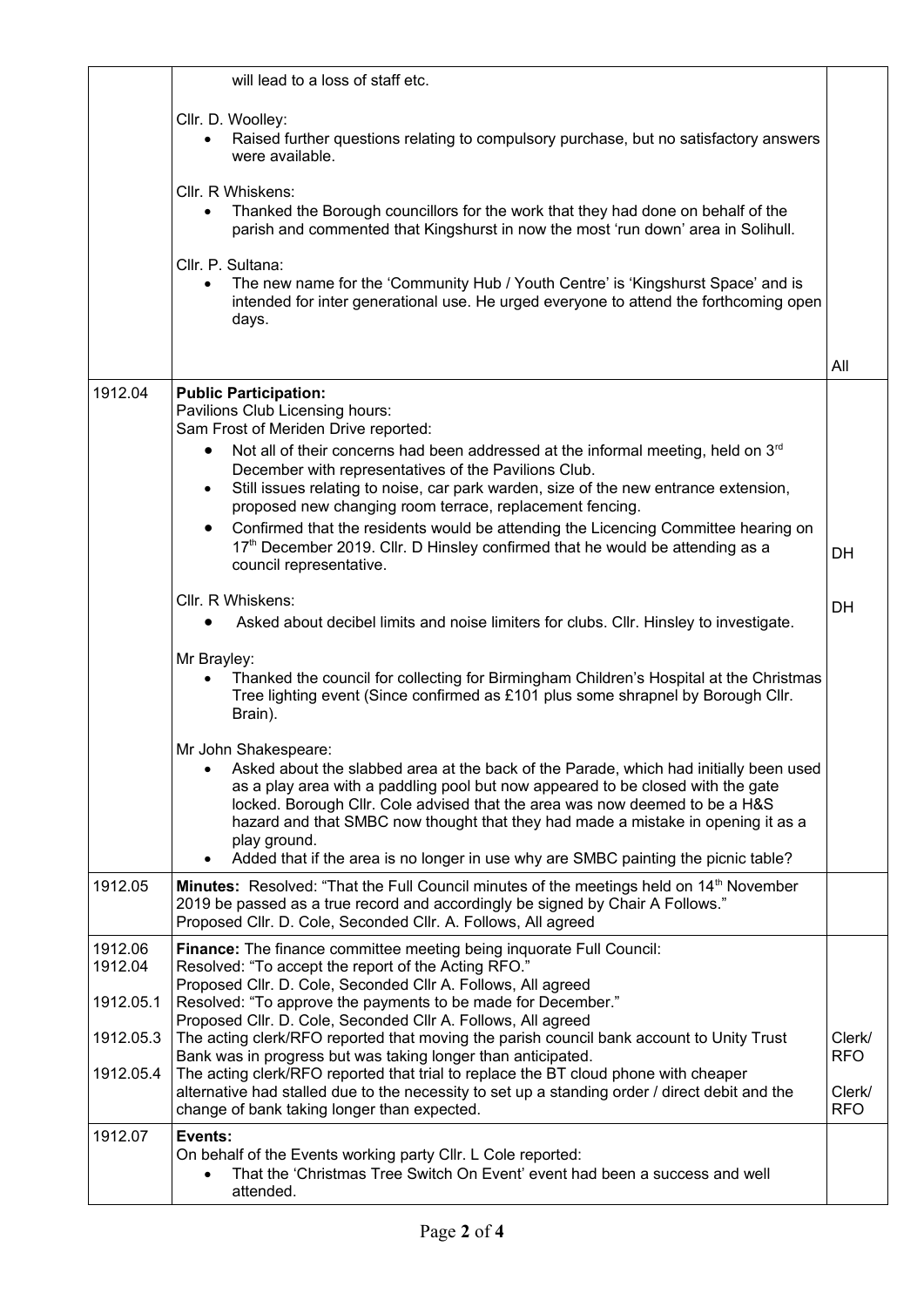|                                                | Planning for next year's Christmas event(s) needs to start in January 2020.<br>$\bullet$<br>That the first of the Lucy May animal shows had taken place at St Anthonys and that<br>$\bullet$<br>the shows at Yorkswood and Kingshurst had been arranged for after Christmas.                                                                                                                                                                                                                                                                                                                                                                                                                                                                                                                                                                                                                                                                                                                                                                                                                                                                                                                                       | <b>EWP</b>         |
|------------------------------------------------|--------------------------------------------------------------------------------------------------------------------------------------------------------------------------------------------------------------------------------------------------------------------------------------------------------------------------------------------------------------------------------------------------------------------------------------------------------------------------------------------------------------------------------------------------------------------------------------------------------------------------------------------------------------------------------------------------------------------------------------------------------------------------------------------------------------------------------------------------------------------------------------------------------------------------------------------------------------------------------------------------------------------------------------------------------------------------------------------------------------------------------------------------------------------------------------------------------------------|--------------------|
| 1912.08                                        | <b>Allotments:</b><br>On behalf of the Allotments working party Cllr. Frampton reported:<br>Notices had been put up to:<br>$\bullet$<br>1. Inform plot holders that they are responsible for the safe disposal of their own<br>rubbish<br>2. Inform the person who is leaving bags of kitchen waste by the gates that it is no<br>longer wanted<br>All property belonging to Gro Organic had been returned.<br>$\bullet$<br>5 volunteers were helping to clear the overgrown part of Jubilee Gardens.<br>$\bullet$<br>Discussions had started with the Active Communities initiative to determine whether<br>$\bullet$<br>funding for Jubilee Gardens projects is available.                                                                                                                                                                                                                                                                                                                                                                                                                                                                                                                                       | MF<br>Clerk/<br>MF |
| 1912.09                                        | <b>Transport and Environmental:</b><br>Cllr. D Cole reported:<br>New bus services working well but need to urge people to use them otherwise<br>$\bullet$<br>services may be cut back or withdrawn.<br>That newly planted trees had been uprooted across the borough not just in<br>$\bullet$<br>Kingshurst.                                                                                                                                                                                                                                                                                                                                                                                                                                                                                                                                                                                                                                                                                                                                                                                                                                                                                                       | DC                 |
|                                                | Cllr. A Follows asked:<br>If anyone knew why the newly planted trees had not been staked or caged?                                                                                                                                                                                                                                                                                                                                                                                                                                                                                                                                                                                                                                                                                                                                                                                                                                                                                                                                                                                                                                                                                                                 | <b>PS</b>          |
|                                                | Cllr P Sultana reported:<br>Play areas/Play equipment - The springer installation and witches hat repairs at<br>$\bullet$<br>Babbs Mill Park are due to go in next week. The springer at Kingshurst is also due to<br>be installed next week (w/c 16/12/2019)<br>Water Quality/Testing - No plans for further testing as these have shown good<br>$\bullet$<br>improvement.<br>Tree Planting - All uprooted trees have been replanted and when last checked were<br>$\bullet$<br>fine.<br>Flower Bulbs - A quantity of bulbs left over from the recent Wild Life Ways initiative<br>have been made available and have been planted by volunteers around Kingshurst.<br>Outdoor Gym for Babbs Mill - Funds are available and quotes are being sourced.<br>$\bullet$<br>Anti Dog fouling Stencil Kit - Updates will be available at the next Litter Steering<br>group meeting.<br>Green Flag for Babbs Mill - An order for a new flag / flagpole has been placed and<br>discussions relating to installation dates are in progress.<br>Overgrown Hedges - Hedge works have had to be temporarily suspended in parks<br>$\bullet$<br>across the borough due to the wet weather and damage being made to grassed areas | <b>PS</b><br>PS    |
| 1912.10<br>1912.10.1                           | by the machinery used. Some areas in Babbs Mill have been cut back, by hand.<br>Documents/legislations:<br>Western Power - Re Substation: No response from Richard Holt. Cllr D. Cole to progress.                                                                                                                                                                                                                                                                                                                                                                                                                                                                                                                                                                                                                                                                                                                                                                                                                                                                                                                                                                                                                 | Clerk/<br>DC       |
| 1912.11<br>1912.11.1<br>1912.11.2<br>1912.11.3 | Reports from members representing KPC on outside bodies:<br>Birmingham Airport Consultative Committee: Cllr D Cole reported:<br>No recent meeting<br>$\bullet$<br><b>WALC/SAC:</b><br>Cllrs. A. Follows & D. Hinsley attended a training session on 7 <sup>th</sup> December 2019 -<br>$\bullet$<br>3P's - People, Plans and Precept.<br><b>School Governors Reports:</b><br>Yorkswood: Chair Follows: Funding shortage (see 1912.03 Borough Cllr Brain<br>$\bullet$<br>above).<br>Kingshurst: Cllr D. Cole: Funding shortage (see 1912.03 Borough Cllr Brain above).<br>$\bullet$<br>St Anthonys: Borough cllr. Brain: Funding shortage (see 1912.03 Borough Cllr Brain<br>$\bullet$<br>above).                                                                                                                                                                                                                                                                                                                                                                                                                                                                                                                   |                    |
| 1912.12                                        | Progress reports for information/action:                                                                                                                                                                                                                                                                                                                                                                                                                                                                                                                                                                                                                                                                                                                                                                                                                                                                                                                                                                                                                                                                                                                                                                           |                    |